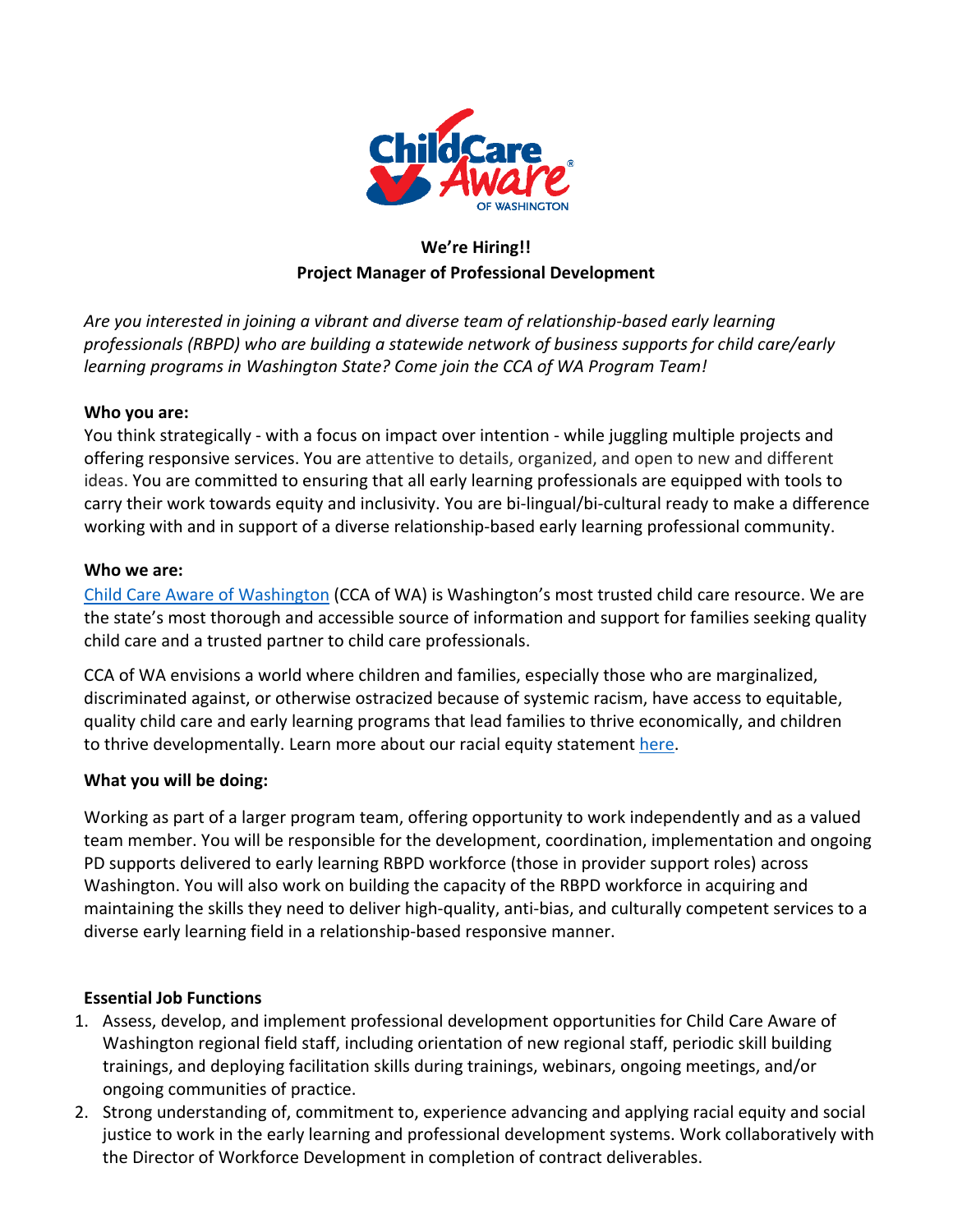- 3. Engage with Program Managers to identify emerging themes as related to relationship‐based professional development practices, challenges to develop professional development supports to ensure effective implementation related to Early Achievers quality recognition system.
- 4. Coordinate with the Washington State Department of Children, Youth, and Families (DCYF) and the University of Washington (UW) to ensure there are high‐quality, compatible, and complementary trainings and technical assistance accessible to RBPD staff statewide.
- 5. Represent CCA of WA in meetings nationally, statewide and in local communities as assigned. Manage change in dynamic environments and develop innovative approaches to solutions.
- 6. Ability to work independently, exercise sound judgment and assume responsibility for completion of projects/tasks.
- 7. Ability to execute projects to completion on time and within scope.
- 8. Develop statewide resources for use by regional staff working in a RBPD setting with diverse child care providers.
- 9. Support the organization, preparation, and facilitation of statewide leadership meetings of Regional Coordinators and RBPD Lead staff.
- 10. Day-to-day management of Learning Management System (LMS), including implementation and support of LMS policies and practices, as needed.
- 11. Lead the organization, planning and logistics of our annual Elevate Early Learning Conference.
- 12. Other duties, as assigned.

### **Competencies**

- Learn and adapt to new information and changes quickly. You can synthesize new information and data as it becomes available, implement changes, and execute on a quick timeline, as needed, while remaining accurate.
- Demonstrate a growth mindset. You give, seek, and take feedback in a professional manner. You look for opportunities to learn, stretch and engage in the parallel process of goal setting and continual improvement.
- Effective at building relationships and modeling cross-cultural agility. You'll regularly connect and collaborate with colleagues across the organization, providing a high level of support with a customer service mindset.
- Authentic self-reflection, self- awareness, and high emotional intelligence are central to who you are, and you utilize these skills to build trusting relationships with colleagues and external stakeholders.

#### **Qualifications**

- Bilingual Spanish or Somali preferred
- Demonstrated commitment to advancing racial equity policies and practices
- Effective and flexible communications and interpersonal skills, including highly engaged listening
- Bachelor's Degree in Early Childhood Education, Education, Human Services, Social Services, or related field preferred
- Sound knowledge and ability to employ adult learning principles
- Demonstrated experience developing and implementing professional development strategies and curricula
- Strong content knowledge regarding Early Achievers (or other QRIS) program elements including: Early Achievers Quality Standards, Environment Rating Scales, Classroom Assessment Scoring System, Child Assessment and Early Learning curricula